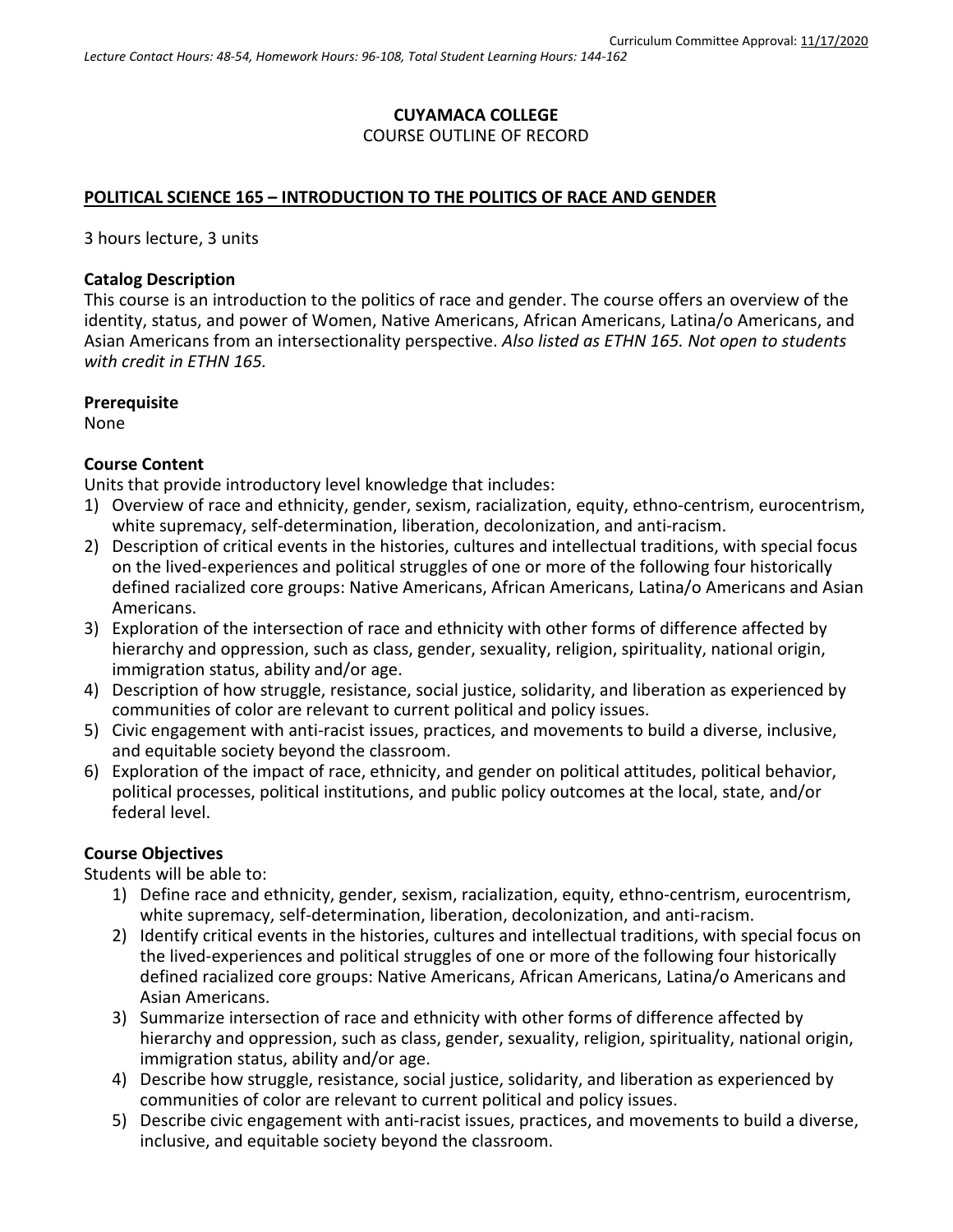6) Describe the impact of race, ethnicity, and gender on political attitudes, political behavior, political processes, political institutions, and public policy outcomes at the local, state, and/or federal level.

## **Method of Evaluation**

A grading system will be established by the instructor and implemented uniformly. Grades will be based on demonstrated proficiency in the subject matter determined by multiple measurements for evaluation, one of which must be essay exams, skills demonstration or, where appropriate, the symbol system.

- 1) Formative or summative quizzes
- 2) Written assessments: short answers or essays
- 3) Discussion posts and replies, in-class or online
- 4) Analysis of peer-reviewed journal articles
- 5) Simulations
- 6) Projects, individual or group-based
- 7) Research papers or projects

#### **Special Materials Required of Student** None

# **Minimum Instructional Facilities**

- 1) Smart classroom
- 2) Preferred: Technology Enabled Active Learning classroom

## **Method of Instruction**

- 1) Lecture
- 2) Small and large group discussions
- 3) Individual and group projects
- 4) Individual, small, and large-scale simulations
- 5) Guest speakers

# **Out-of-Class Assignments**

- 1) Canvas enhancement shell for:
	- a. Individual and group assignments
	- b. Class discussions
	- c. Formative and summative quizzes
	- d. Individual reflections
- 2) Individual and group assignments can include:
	- a. Analysis and interpretation of chapters in assigned text
	- b. Analysis of current events
	- c. Analysis of diversity, equity, and inclusion and its relation to course content
	- d. Analysis of peer-review journal articles
	- e. Public policy-related project

# **Texts and References**

- 1) Required (representative example):
	- a. Crenshaw, Kimberlé. 1991. "Mapping the margins: intersectionality, identity politics, and violence against women of color." Stanford Law Review 43:1241–99.
	- b. Han, Lori Cox, and Caroline Heldman. 2018. Women, Power, and Politics: The Fight for Gender Equality in the United States. Oxford University Press.
	- c. Hawkesworth, Mary E. 2012. Political worlds of women: Activism, advocacy, and governance in the twenty-first century. Boulder, CO: Westview Press.
	- d. Shaw, Todd, Louis DeSipio, Dianne Pinderhughes, and Toni-Michelle C. Travis. 2018. Uneven Roads: An Introduction to U.S. Racial and Ethnic Politics. CQ Press.